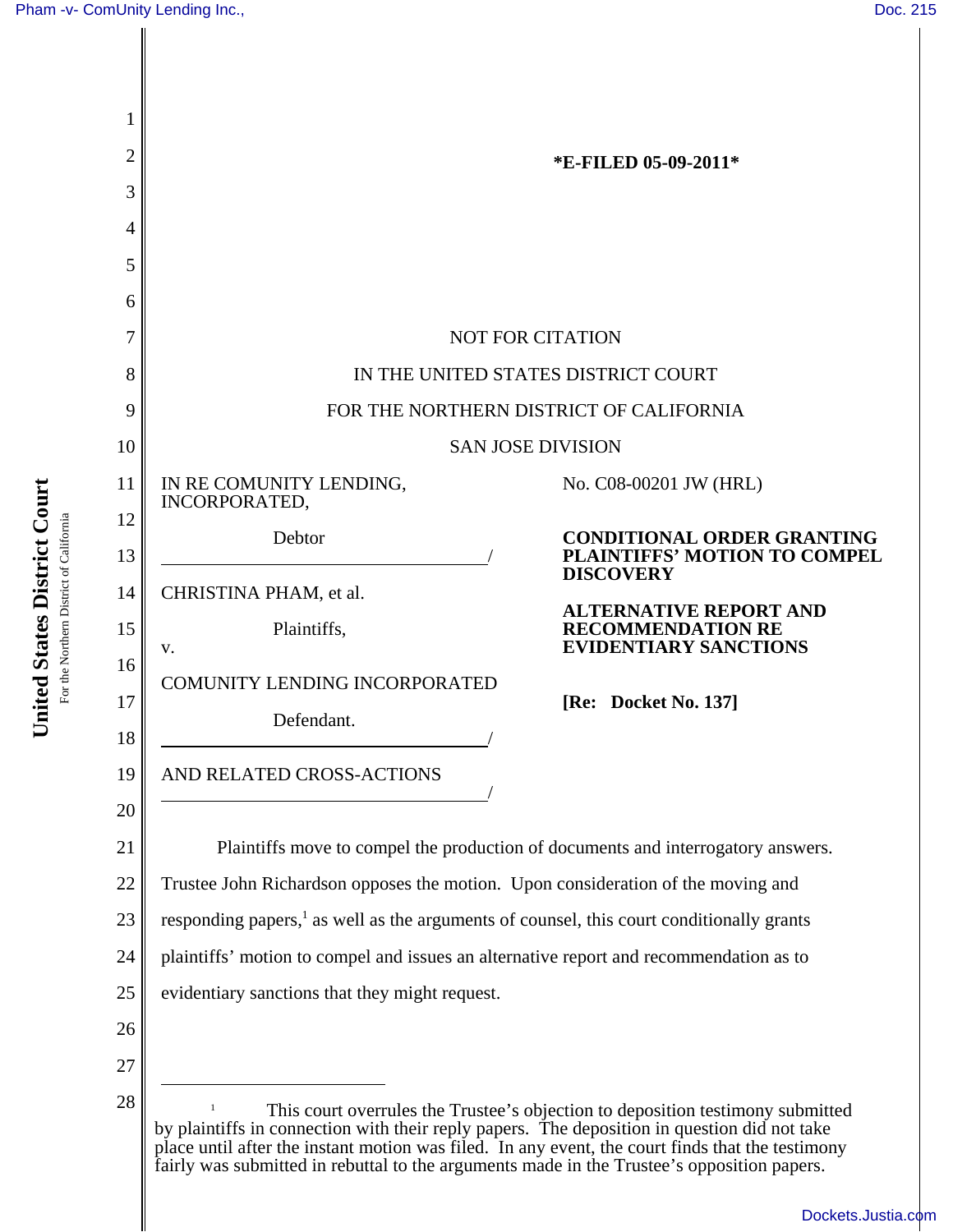|                | Plaintiffs propose wide-ranging discovery concerning ComUnity's financial condition                                                                                                                             |
|----------------|-----------------------------------------------------------------------------------------------------------------------------------------------------------------------------------------------------------------|
| $\overline{2}$ | during the relevant time period because they believe that the company's claimed insolvency is a                                                                                                                 |
| 3              | crucial issue in the case. In essence, plaintiffs say that the documents the Trustee has yet to                                                                                                                 |
| 4              | produce boil down to:                                                                                                                                                                                           |
|                |                                                                                                                                                                                                                 |
| 5              | communications with third parties, such as lenders, creditors, and investors;                                                                                                                                   |
| 6<br>7         | documents concerning ComUnity's decision to pay millions of dollars to GMAC<br>and Countrywide in September and October 2007, despite personal guarantees<br>on those loans by ComUnity's officers;             |
| 8<br>9         | documents pertaining to insider transactions, including the forgiveness of loans<br>to insiders (such as CEO Darryl Fry and his relatives) during the very period<br>when the company claimed it was insolvent; |
| 10<br>11       | communications related to ComUnity's financial condition between or involving<br>or Diablo Management Group (DMG);                                                                                              |
| 12             | documents relating to ComUnity's valuation of its assets and liabilities,<br>including portfolio and repurchase requests; and                                                                                   |
| 13             | emails to, from, and among ComUnity's "Leadership Group" between August                                                                                                                                         |
| 14             | and October 2007 about the company's financial condition and alleged<br>insolvency, repurchase requests, and insider transactions including loan                                                                |
| 15             | forgiveness, reorganization, or restructuring.                                                                                                                                                                  |
| 16             | Plaintiffs also say that the Trustee has not provided sufficient answers to interrogatories about                                                                                                               |
| 17             | the company's financial condition, including those asking for the identification of debts that                                                                                                                  |
| 18             | became due during the time period in question.                                                                                                                                                                  |
| 19             | The theme of the Trustee's opposition is that plaintiffs' requests are overbroad and that                                                                                                                       |
| 20             | the process of locating and producing responsive information would be prohibitively expensive.                                                                                                                  |
| 21             | Here, the Trustee says that he has a wealth of ComUnity information and materials in his                                                                                                                        |
| 22             | possession, custody, and control, including: up to 7.7 terabytes (or 346 million pages) of                                                                                                                      |
| 23             | documents on 35 backup tapes; 600 banker boxes of hard copy documents stored at DMG's                                                                                                                           |
| 24             | warehouse in Tracy, California; and over 10,000 banker boxes (likely containing loan files)                                                                                                                     |
| 25             | stored at an Iron Mountain facility. According to the Trustee, compliance with plaintiffs'                                                                                                                      |
| 26             | requests would drain the \$2 million or so remaining in the bankruptcy estate. He further                                                                                                                       |
| 27             | contends that the burden of producing responsive discovery outweighs the likely benefit.                                                                                                                        |
| 28             |                                                                                                                                                                                                                 |
|                |                                                                                                                                                                                                                 |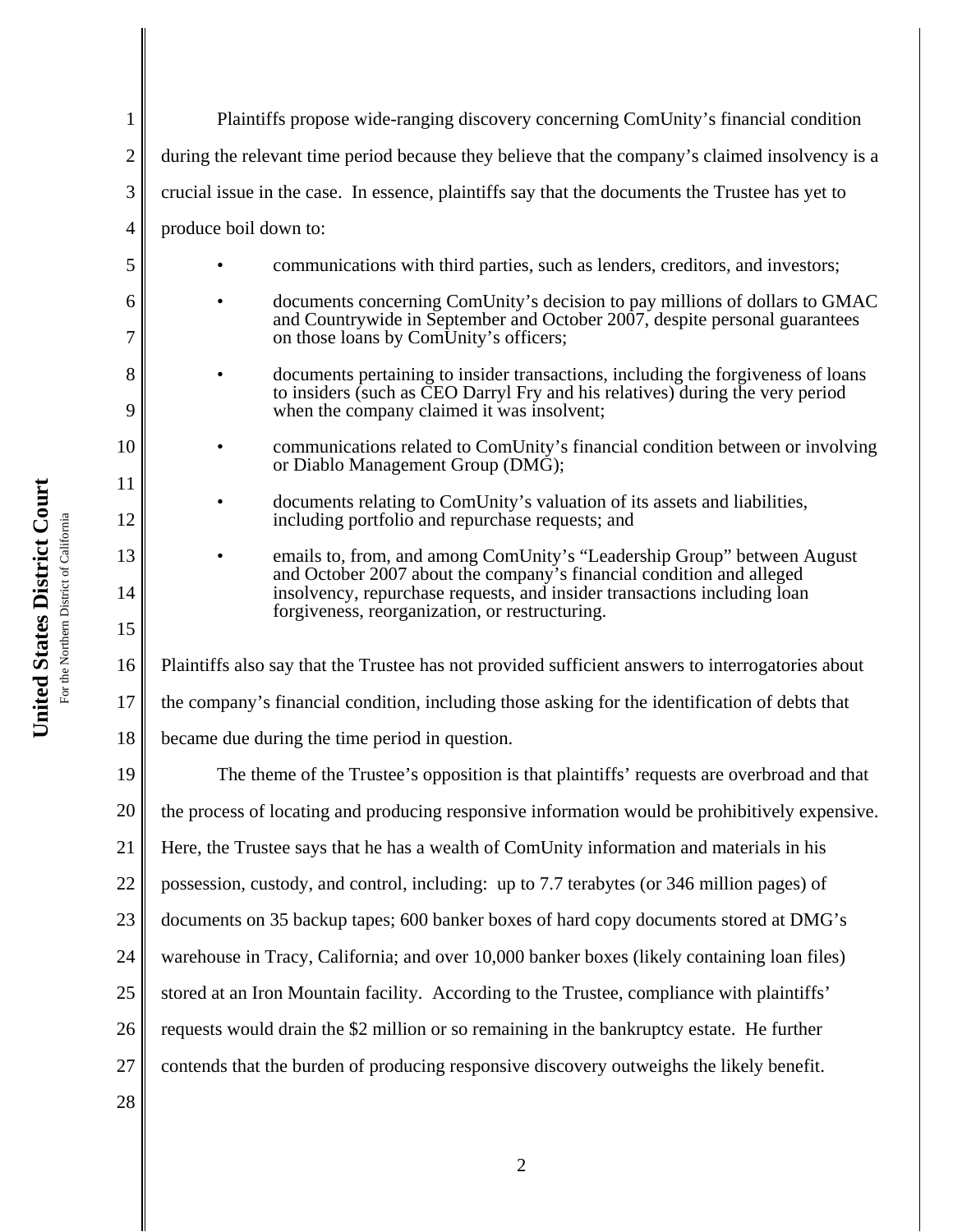In describing his search for responsive information, the Trustee appeared to this court to skirt the issue. To be sure, the Trustee says that he has searched for and produced some responsive information, including a search of emails from former ComUnity employees (see Ahmadian Decl. Exs. 1-2). The Trustee says that he has also conducted some searches of the so-called "football"—i.e., a backup copy (said to be less comprehensive than the 35 backup tapes) of shared drive and virpak data from ComUnity when it was an ongoing business. Additionally, the Trustee says that he has made the 600 boxes of documents at DMG's warehouse available for plaintiffs' inspection.

9 10 11 12 13 14 15 16 17 18 19 20 21 22 23 Nevertheless, in describing the claimed undue burden that would be imposed by plaintiffs' discovery requests, the Trustee repeatedly referred to the expense of accessing data from the 35 backup tapes, rather than the effort that might be required to conduct a complete search of the "football," which might be considered a more readily available source of information. The entire "football" has not yet been searched. And, Trustee's counsel acknowledged that there is more that the Trustee can do that would not involve accessing the 35 backup tapes. Additionally, the Trustee suggests that plaintiffs' discovery requests would require him to search the entire contents of all 35 backup tapes, but there has been no satisfactory explanation why that is the case—unless the 35 tapes contain random information in no particular order and it would be impossible to target documents from the few months in 2007 that plaintiffs seek. Nor has there been a showing that the contents of all 600 boxes at DMG's warehouse must be examined by human eyes in order to locate responsive documents from the relatively short time period in question. Further, plaintiffs say that bankruptcy records indicate that the documents they seek have already been pulled and reviewed by defense counsel.

24 25 26 In sum, this court is unpersuaded that the Trustee has lived up to his discovery obligations to search for and produce relevant, responsive, non-privileged documents and information in a reasonable and workmanlike fashion.

27 28 Accordingly, this court finds that plaintiffs' motion to compel should be granted as follows: Since the Trustee offered to provide all of his electronically stored information (ESI)

1

2

3

4

5

6

7

8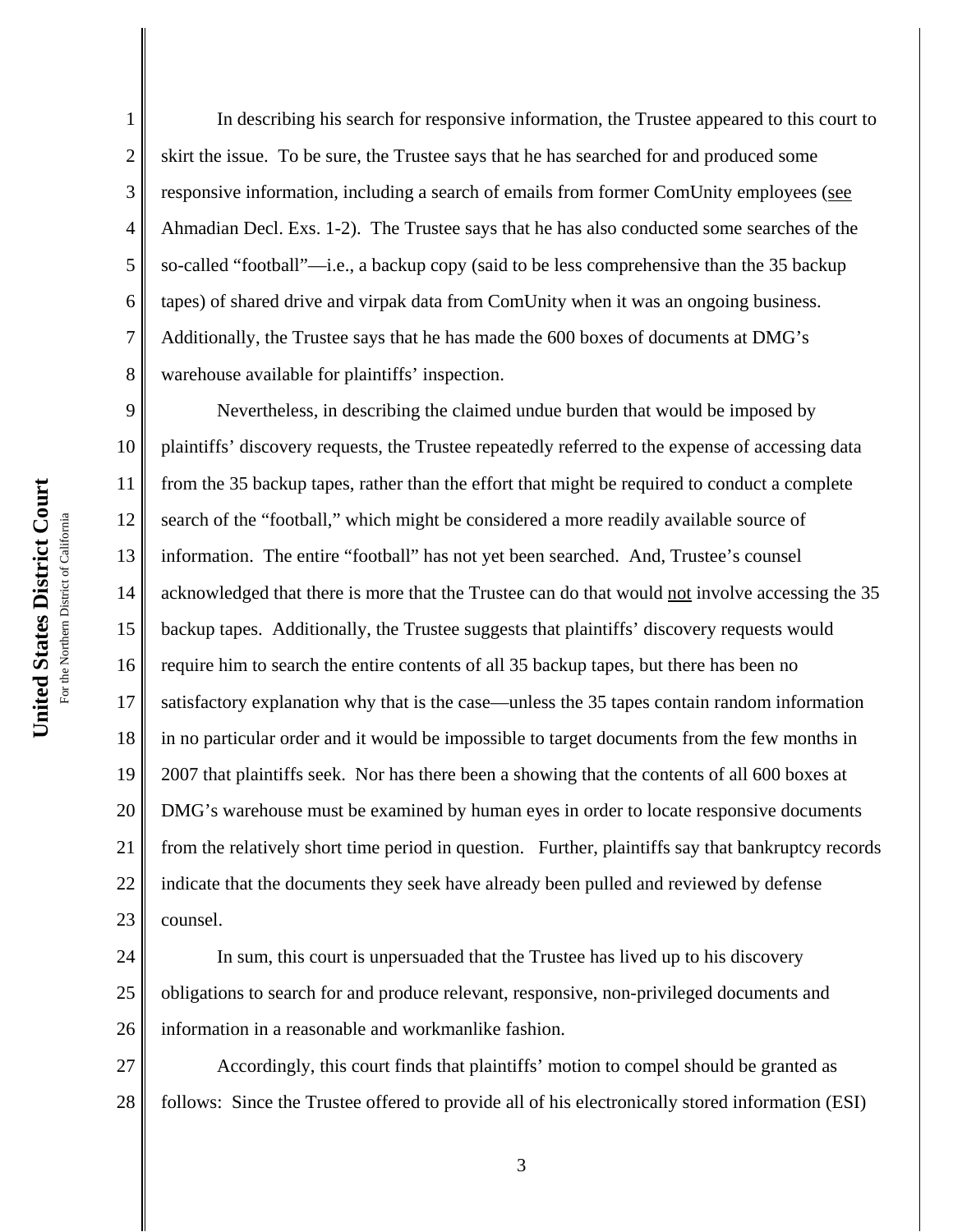1 2 3 4 5 6 7 8 9 10 11 12 13 to plaintiffs (subject to an appropriate clawback provision for any privileged information), he is ordered to either (1) turn over to plaintiffs mirror images of the ESI in his possession, custody, or control; or (2) run plaintiffs' choice of up to 15 search terms on all ESI except the backup tapes and produce the results to plaintiffs. If there are obvious gaps in the results of those searches, plaintiffs' and defense experts shall meet in person and devise a protocol and cost for examining the backup tapes for responsive documents from the relevant time period. The costs shall be shared by the parties as follows: 2/3 of the costs shall be borne by the Trustee and 1/3 shall be borne by plaintiffs. The Trustee shall also serve answers to the interrogatories at issue. If the Trustee believes that he appropriately may produce records in lieu of an answer, then he shall (a) specify the records that must be reviewed, in sufficient detail to enable plaintiffs to locate them as readily as the Trustee could; and (b) produce the records or give plaintiffs a reasonable opportunity to examine and audit the records and make copies, compilations, abstracts, or summaries of them. FED. R. CIV. P. 33(d).

14 15 16 17 18 This foregoing order, however, is conditioned on the presiding judge's determination that the period for fact discovery and expert disclosures should be re-opened to permit plaintiffs an opportunity to complete the discovery in question and to prepare expert disclosures that take that discovery into account. Additionally, this court recommends that a special master be appointed to address any further discovery disputes that may arise.

19 20 21 22 23 24 25 26 27 At oral argument, plaintiffs stated that, given the current posture of this case, they believe that evidentiary sanctions are the more appropriate remedy at this time. As discussed above, this court finds the Trustee's claims as to undue burden to be exaggerated. Although Fed. R. Civ. P. 37(a) generally requires a court order before evidentiary sanctions may be imposed, the period for discovery and expert disclosures has passed and trial is set to begin in a few weeks. As such, there has been prejudice to plaintiffs. Therefore, if the presiding judge decides that modification of the scheduling order to allow additional time for discovery and expert disclosures is not warranted, then this court recommends that he consider imposing the evidentiary sanctions which might be requested by plaintiffs, including a presumption that

28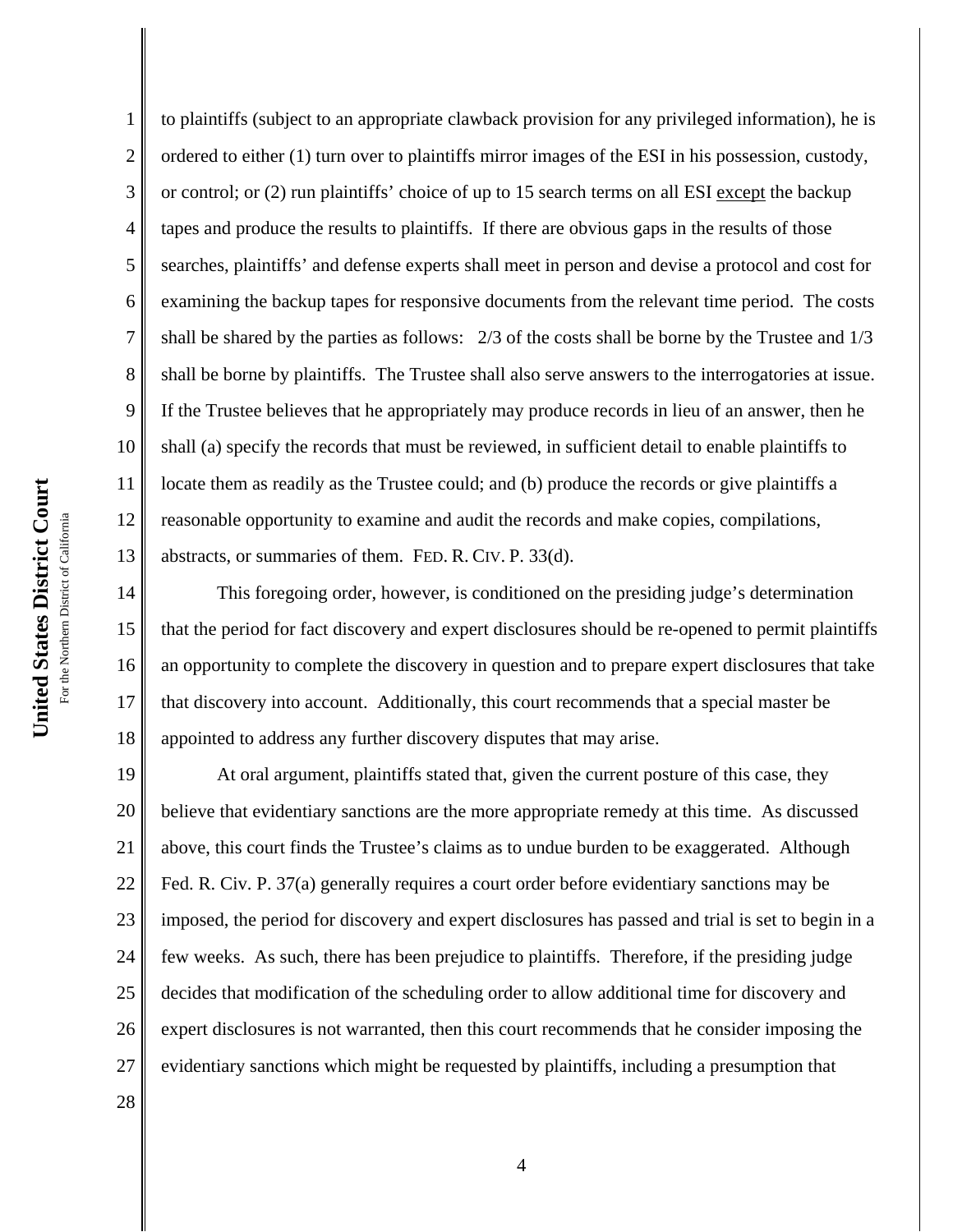



United States District Court **United States District Court**